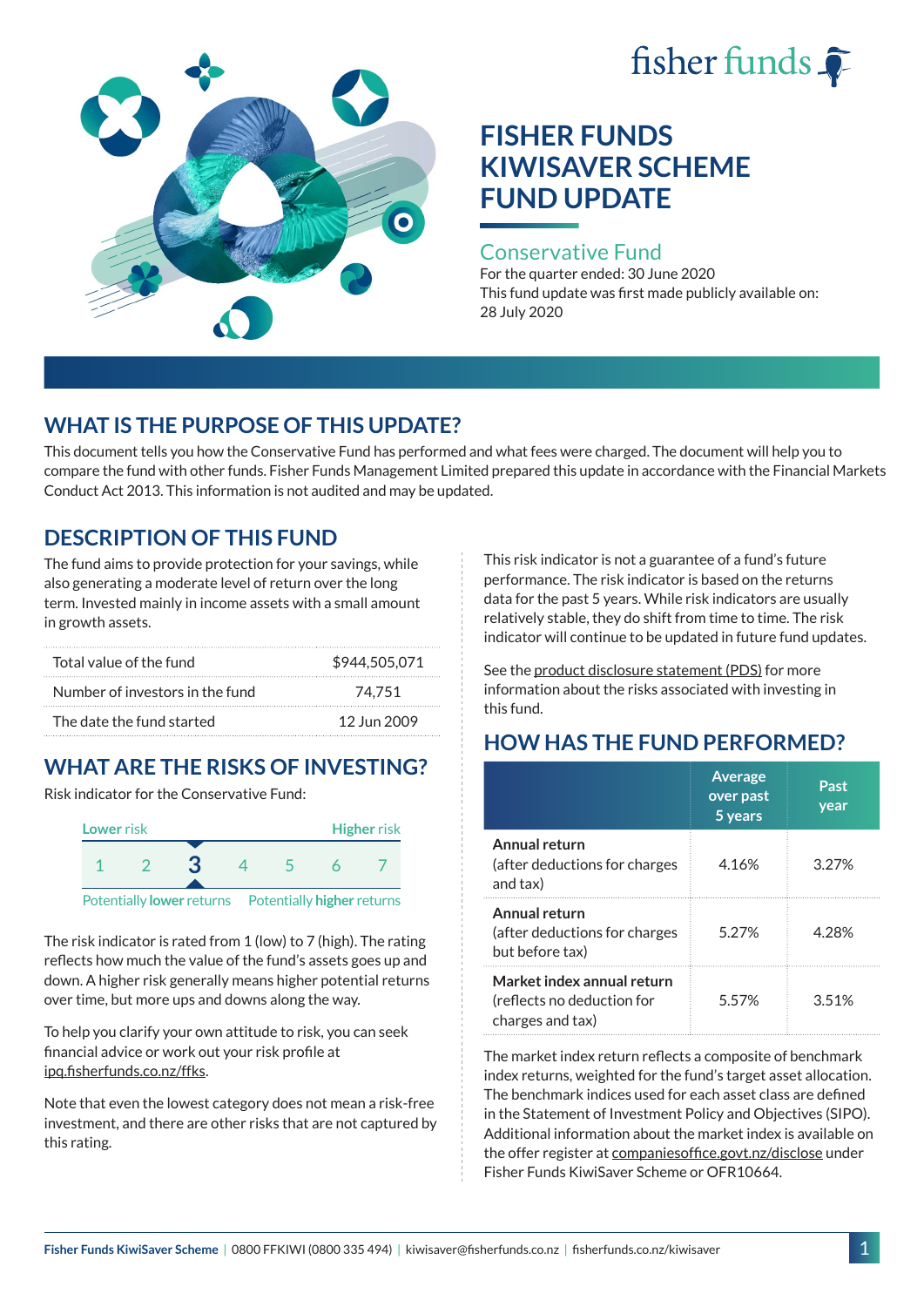## **ANNUAL RETURN GRAPH**



This shows the return after fund charges and tax for the last 10 years ending 31 March. The last bar shows the average annual return for the last 10 years, up to 30 June 2020.

**Important:** This does not tell you how the fund will perform in the future.

Returns in this update are after tax at the highest prescribed investor rate (PIR) of tax for an individual New Zealand resident. Your tax may be lower. The market index return reflects no deduction for charges and tax.

#### **WHAT FEES ARE INVESTORS CHARGED?**

Investors in the Conservative Fund are charged fund charges that include GST. In the year to 31 March 2020 these were:

|                                                       | % of net asset value   |  |
|-------------------------------------------------------|------------------------|--|
| <b>Total fund charges</b>                             | 0.94%                  |  |
| Which are made up of:                                 |                        |  |
| <b>Total management and</b><br>administration charges | 0.94%                  |  |
| Inding:                                               |                        |  |
| Manager's basic fee                                   | 0.86%                  |  |
| Other management and<br>administration charges        | 0.08%                  |  |
| <b>Total performance-based fees</b>                   | 0.00%                  |  |
| <b>Other charges:</b>                                 | \$ amount per investor |  |
| Annual account fee                                    |                        |  |

\* The account fee reduced from \$3 per month (\$36 per annum) to \$1.95 per month (\$23.40 per annum) on 1 July 2020.

Small differences in fees and charges can have a big impact on your investment over the long term.

## **EXAMPLE OF HOW THIS APPLIES TO AN INVESTOR**

Sarah had \$10,000 in the fund at the start of the year and did not make any further contributions. At the end of the year, Sarah received a return after fund charges were deducted of \$327 (that is 3.27% of her initial \$10,000). Sarah also paid \$36 in other charges. This gives Sarah a total return after tax of \$291 for the year.

#### **WHAT DOES THE FUND INVEST IN? Actual investment mix**

This shows the types of assets that the fund invests in.

| Cash and cash equivalents 14.73%    |        |
|-------------------------------------|--------|
| New Zealand fixed interest 30.76%   |        |
| International fixed interest 26.88% |        |
| Australasian equities               | 7.66%  |
| International equities              | 13.94% |
| Listed property                     | 0.89%  |
| Unlisted property                   | 5.14%  |
|                                     |        |

#### **Target investment mix**

This shows the mix of assets that the fund generally intends to invest in.